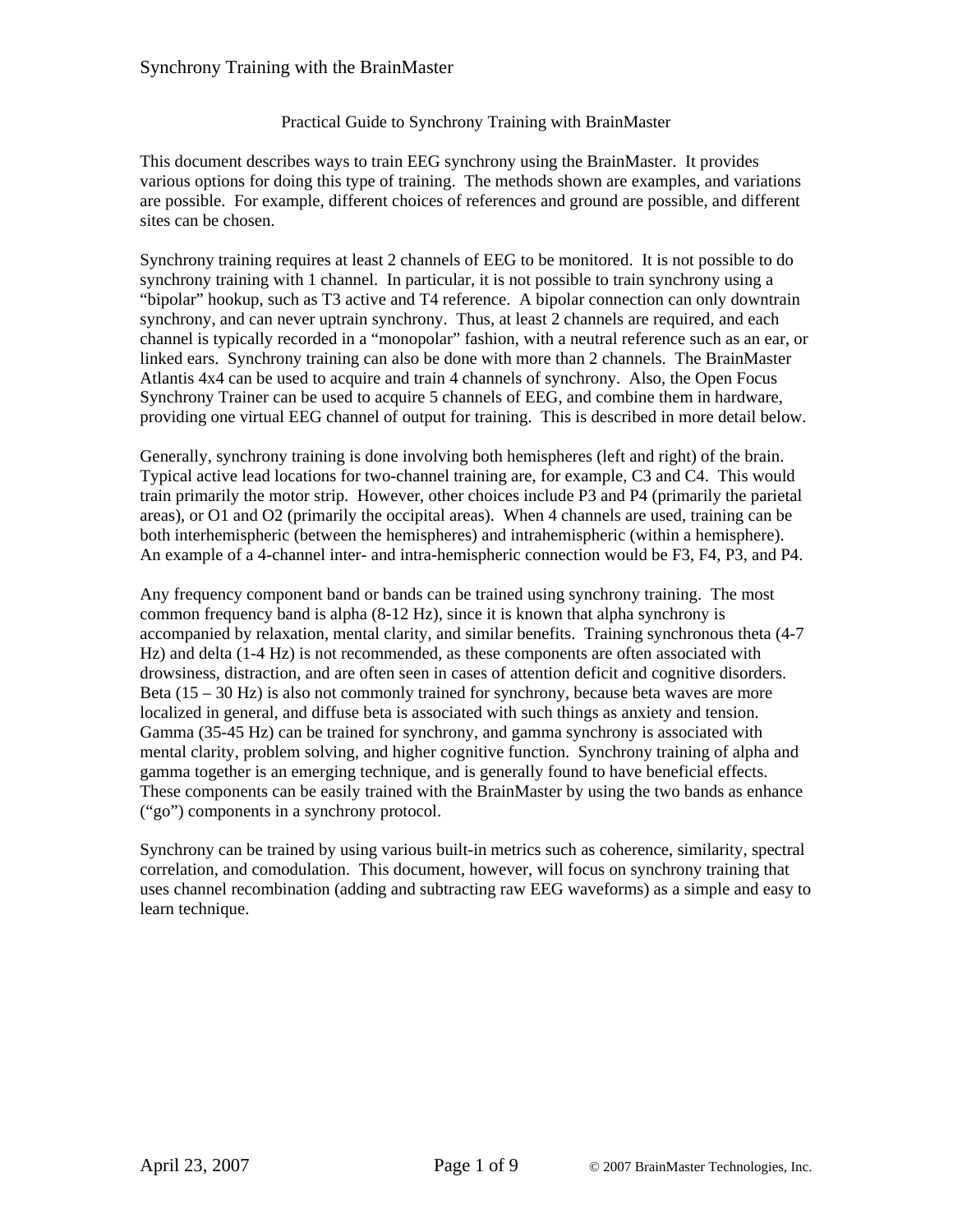## One Person

One person can do synchrony training with 2 or more channels. The simplest method is to acquire 2 channels of EEG using a BrainMaster EEG such as the 2E, 2EW, or any model of Atlantis module. It is necessary to acquire each channel in a "monopolar" fashion, and to set up an appropriate protocol for synchrony training.

## One Person Two-channel Synchrony Training

One person can do basic synchrony training with two channels by using two monopolar hookups as shown. The exact active leads can be C3 and C4, P3 and P4, or O1 and O2, for example. In this application, frontal leads, e.g. F3 and F4 are not common, and are not recommended.



Once the sensors are placed as shown, several protocols can be used to uptrain synchrony. One of them is the built-in protocol called "peak", which trains using a "metric" such as coherence or similarity. The user can start with this protocol and then choose any of the available metrics, such as "Pure coherence," "Training/Similarity," "Spectral Correlation Coefficient (SCC), or "Comodulation". Any of these will train the EEG of the two channels to have similar characteristics, as follows:

Pure coherence – will train for stability of the phase separation between the 2 channels Training coherence –will train for zero phase separation and similar amplitude Spectral Correlation – will train for similar spectral energy Comodulation – will train for similar amplitude variations between the 2 channels. Phase – when trained down, will train the signals to be in phase.

The "peak" protocol provides sound feedback indicating that the signals are increasingly similar. The coherence threshold should be adjusted for optimal feedback. It is not possible to use "autothresholding" with coherence, as this is not advisable for clinical reasons. Rather, it is best to set the threshold continually, to find the best level for training.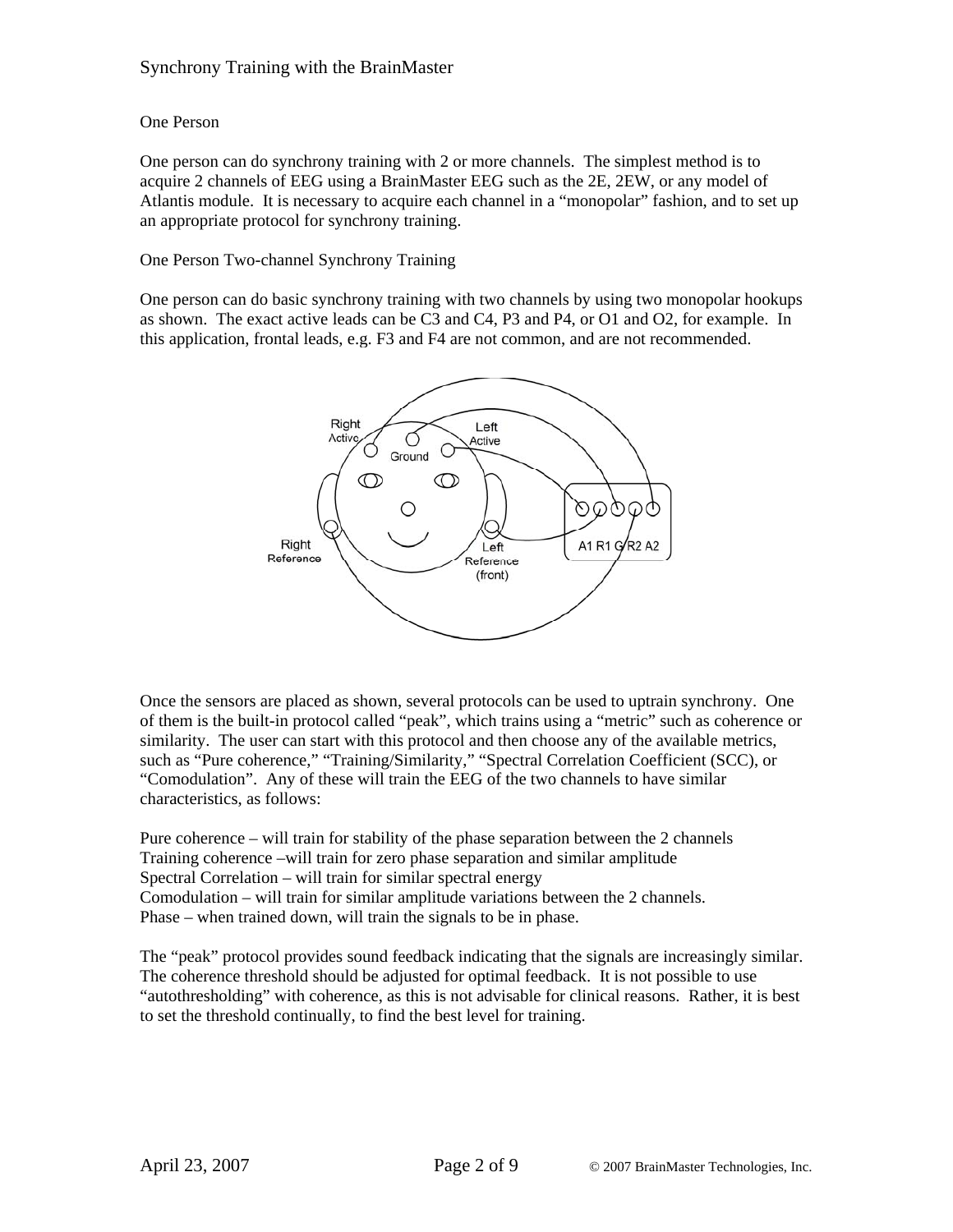Use of sum-channel mode.

The approach that will be emphasized here is to use the "sum channel" mode. This mode is chosen by simply setting Sum Channel Mode "ON" in the Data Channels control panel. When two channels are used, the choice of Sum-Channel mode to ON is all that is required to enter this mode of operation.

| Data Channels - BrainMaster 3.0.8                                                                     |                                                                                                                                                             |  |  |  |
|-------------------------------------------------------------------------------------------------------|-------------------------------------------------------------------------------------------------------------------------------------------------------------|--|--|--|
| <b>EEG Channels:</b><br>$\Box$ One<br>$C$ AUX<br>C Two<br><b>ONLY</b><br>$F$ Four                     | <b>Software Digital Filter Order:</b><br>$0.1$ $0.2$ $0.3$ $0.4$ $0.5$<br><b>06 07 08 09 010</b><br>lower order is faster<br>higher order is more selective |  |  |  |
| Sum-Channel Mode:<br>ON OFF                                                                           | <b>Atlantis Hardware Control</b>                                                                                                                            |  |  |  |
| 4-channel Sum Method:                                                                                 | <b>Amplitude Scale:</b>                                                                                                                                     |  |  |  |
| Split Combine                                                                                         | C Peak-to-Peak C RMS                                                                                                                                        |  |  |  |
| Save EEG to Disk:<br><b>Artifact Threshold:</b>                                                       |                                                                                                                                                             |  |  |  |
| C ON C OFF                                                                                            | 255<br>microvolts                                                                                                                                           |  |  |  |
| <b>Software Notch Filters:</b><br>$\overline{V}$ 60 Hz Notch Filter $\overline{V}$ 50 Hz Notch Filter |                                                                                                                                                             |  |  |  |
| <b>EEG Data Sampling Rate:</b><br>$\degree$ 120 sps                                                   | $\cdot$ 256 sps                                                                                                                                             |  |  |  |
| <b>COM Port Select:</b><br>4<br>Enter COM Port Number (1, 2, 3, , 32)                                 |                                                                                                                                                             |  |  |  |
| Search this PC for Available COM Ports                                                                |                                                                                                                                                             |  |  |  |
| Cancel                                                                                                | <b>Electrodes &amp; Trainee Info</b><br><b>OK</b>                                                                                                           |  |  |  |

When this option used, set up the protocol as follows:

Data Channels – 2 channels of EEG Sum Channel mode "on" Training protocol – channel 1 "go" on the component of interest Training protocol – channel 2 "stop" on the component of interest

When Sum-Channel mode is turned on, then the EEG channels are recomputed so that channel 1 becomes the sum, and channel 2 becomes the difference.

In other words,

 $1 + 2$  becomes channel 1

1 – 2 becomes channel 2

When the channels are "recombined" in this manner, the displays and computations proceed as normal, except that the waveforms that are used are the algebraic ("arithmetic") sum and difference signals.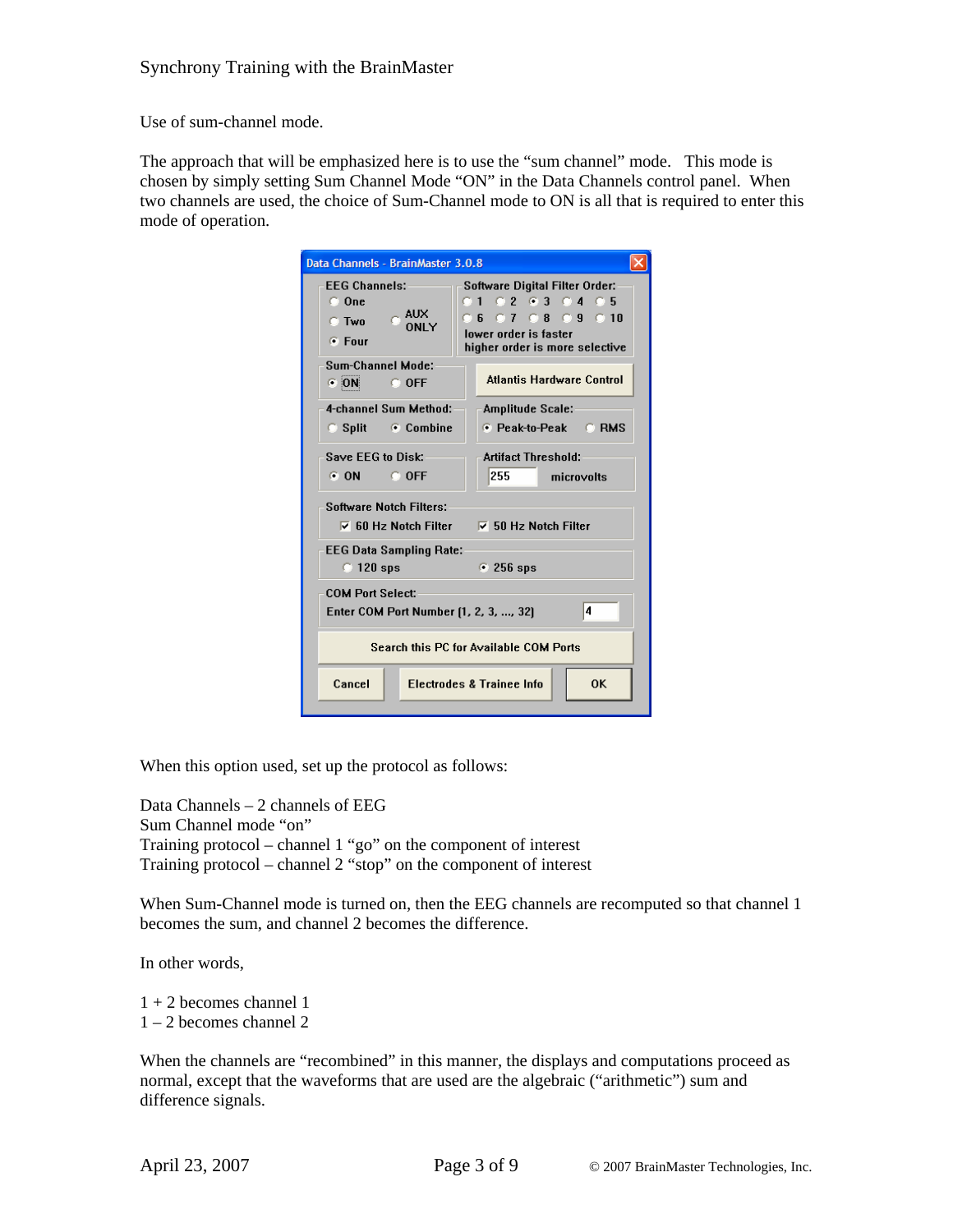The setup screen is shown below:

| Setup Options - BrainMaster 3.0.8 |                                                                                                                                  |                     |                           |  |
|-----------------------------------|----------------------------------------------------------------------------------------------------------------------------------|---------------------|---------------------------|--|
| Read/Write Settings File          | <b>Current Trainee/Study:</b><br>Alpha Synchrony 2 Channels                                                                      |                     |                           |  |
| Data Channels                     | NCHANS: 2 SRATE: 256 FILTER: 6 ARTIFACT: 240 uV<br>COM: 4 - SUMCHANS:ON - SAVEEEG:OFF - P-P:OFF<br>SITES: P3 - A1 - Pz - A2 - P4 |                     |                           |  |
| <b>Frequency Bands</b>            | Alpha:8.0-12.0                                                                                                                   |                     |                           |  |
| <b>Training Protocol</b>          | GO: 1:Alpha(2.0)<br>STOP: 2:Alpha(2.0) AUTO:OFF:60/20/10                                                                         |                     |                           |  |
| <b>Display Options</b>            | Display: wave, w/ text line, therm,                                                                                              |                     |                           |  |
| <b>Feedback Control</b>           | Sound: Reward Sound -                                                                                                            |                     |                           |  |
| <b>Session Control</b>            | 40 SESSIONS -NO BASELINES-UNLIMITED RUN LENGTH-NO PAUSE<br>BETWEEN RUNS-SESSION TYPE: Training                                   |                     |                           |  |
| <b>CLOSE</b>                      | <b>PRINT SETTINGS</b>                                                                                                            | <b>Event Wizard</b> | <b>USE THESE SETTINGS</b> |  |

This method will uptrain the sum of the channels, and downtrain the difference. This will reward when the two channels are synchronized, and will tend to train them to be the same in frequency and phase, as well as being maximum amplitude. An example of the training screen is shown below. Note that the waveforms are labeled as the SUM and DIFF respectively, and that channel 1 is being trained up ("+" in the left thermometer) and channel 2 is being trained down ("-" in the right thermometer).

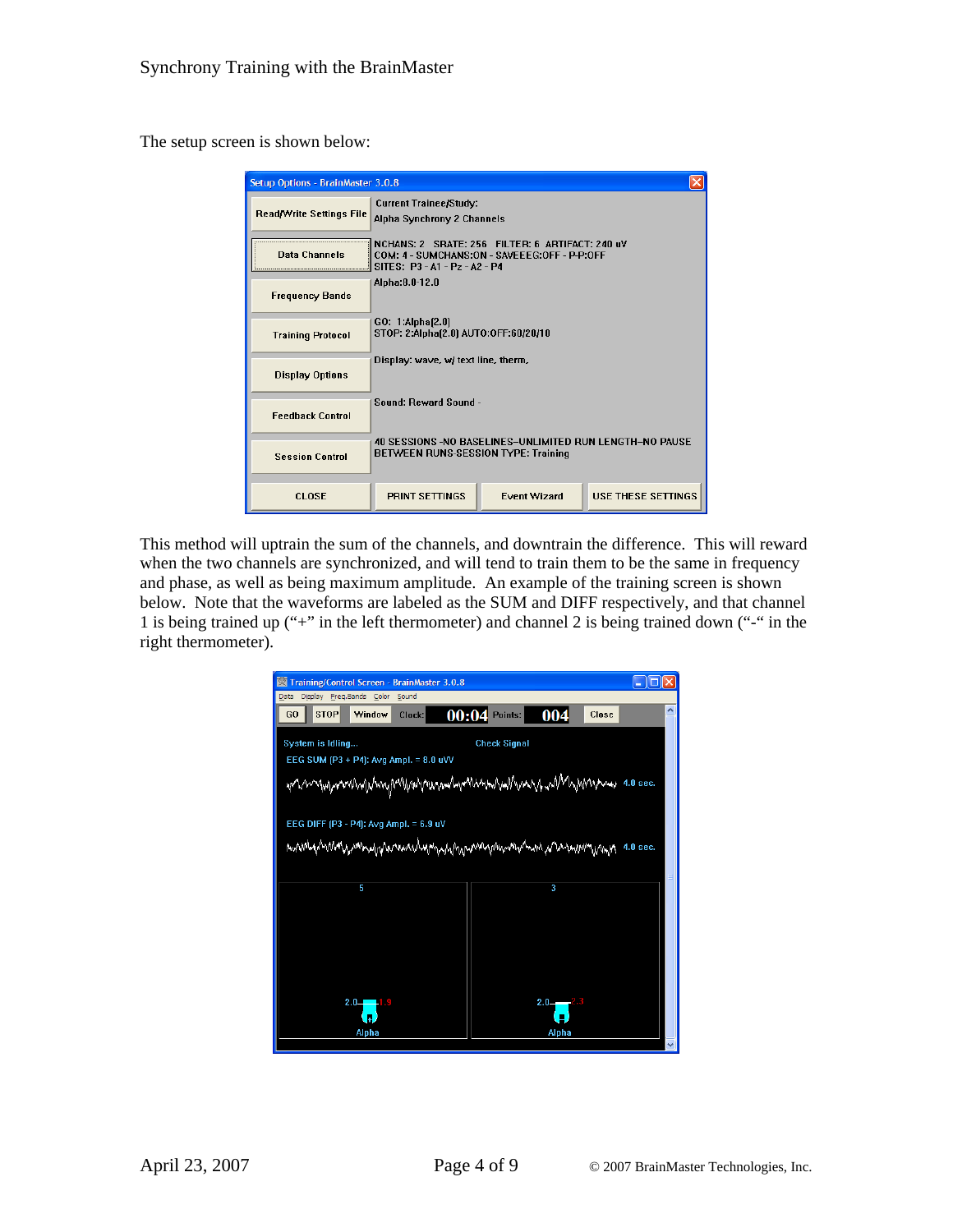One Person Four-channel Synchrony Training

One person can do advanced synchrony training with 4 channels as shown. Note that this connection uses linked ears as a convenience. Three "jumper" wires are used to combine the ear references into a single "linked ears" reference that is used for each of the 4 channels. The 4 active channels used in this example are F3, F4, P3, and P4. Other choices could be used, for example, C3, C4, Fz, and Pz.



Example Hookup Single Trainee - 4 Channels **Linked Ears Reference** 

(uses 3 "linked-ears" jumpers) for separate ears, omit Jumper J3

When sum channel mode is used with 4 channels, there are two options, called "split" and "combine"

In "Split" mode, the channels are mapped as follows:

- $1 + 2$  becomes channel 1 1 – 2 becomes channel 2  $3 + 4$  becomes channel 3
- 3- 4 becomes channel 4

With this mode, one would typically uptrain channels 1 and 3, and downtrain channels 2 and 4**.**

In "combine" mode, the channels are mapped as follows:

 $1 + 2 + 3 + 4$  becomes channel 1 1 – 2 becomes channel 2  $(1 + 2) - (3 + 4)$  becomes channel 3 3 - 4 becomes channel 4

In this mode, one would typically uptrain channel 1 and downtrain channels 2, 3, and 4.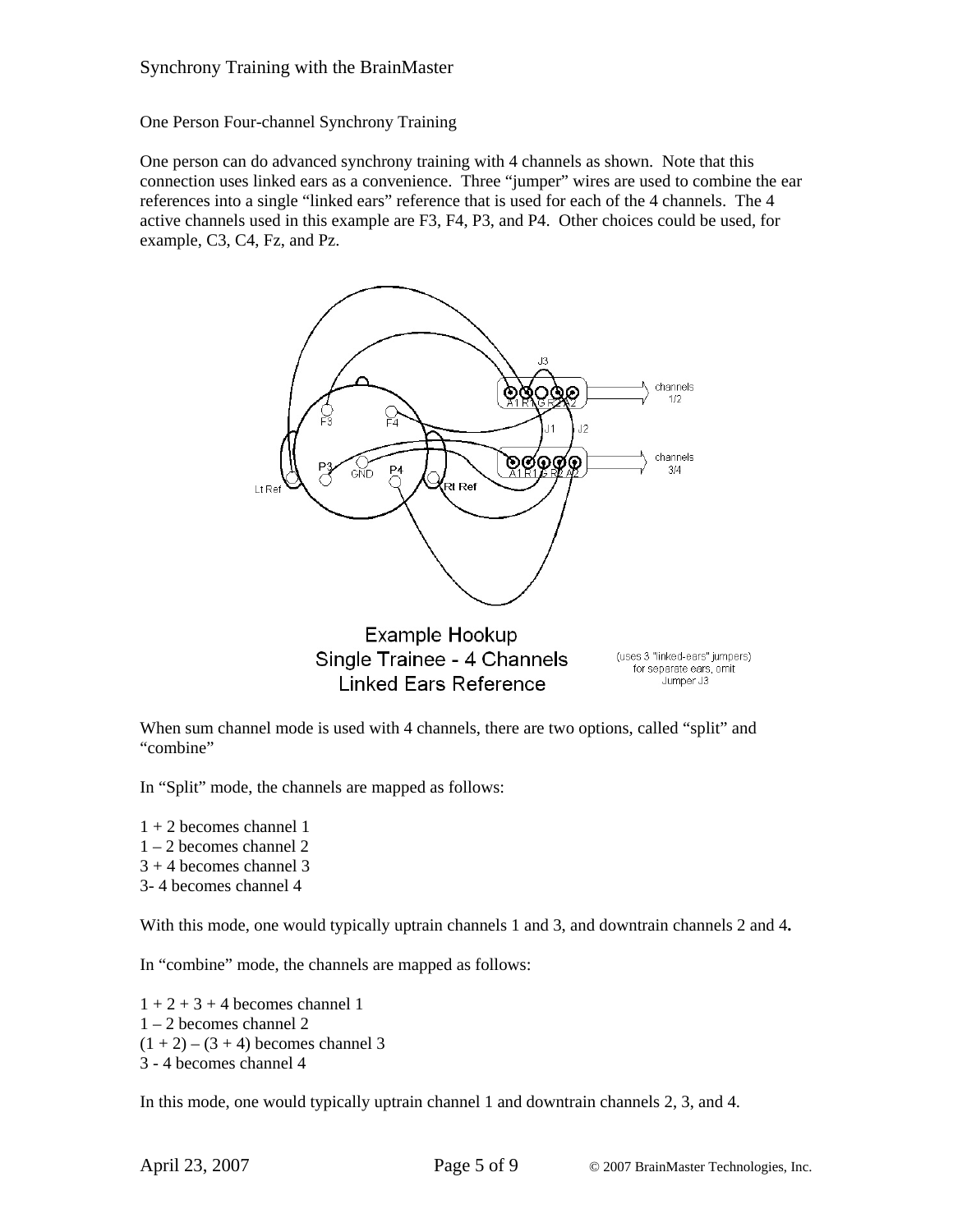#### Two Persons

There are various ways to train two people with synchrony training. The goals are twofold. First, that each individual is doing synchrony training within their own brain. The second is that the two individuals are doing synchrony training between each other. The simplest method, to use two channels for two people, satisfies the second goal, but not the first.

#### Two Persons Two-channel Synchrony Training

It is possible to do synchrony training between two people with a two-channel EEG. In this case, each individual is not getting synchrony training within themselves. However, they are training synchrony with each other. A possible connection is as shown. Note that a jumper would be used so that each of the grounds is going into the same connection. As an alternative, the two individuals could be connected with a separate lead. Or, they could hold hands or touch in some other way, to be at the same ground potential.



Couples Training - 2 channels

When two people are connected in this way, any of the preceding two-channel synchrony protocols can be used, to train the two EEG signals into synchrony.

The following is an actual screen of a two-person training session using this type of connection. The protocol used was the standard "peak" protocol. Observe that the two EEG waveforms look different in frequency content. The partner on the left has more alpha waves, and the partner on the right has more SMR energy. Note that the BrainMirror shows this difference. By using the "peak" protocol, the trainees get a reward sound when the coherence between their EEG's is large. This encourages them to have a consistent phase relationship between their EEG waves. An alternative scheme could be to use the "comodulation", which would encourage their EEG energy to wax and wane together. Comodulation is an easier condition to meet, since it does not require that the waves are phase-locked, only that they rise and fall at the same time.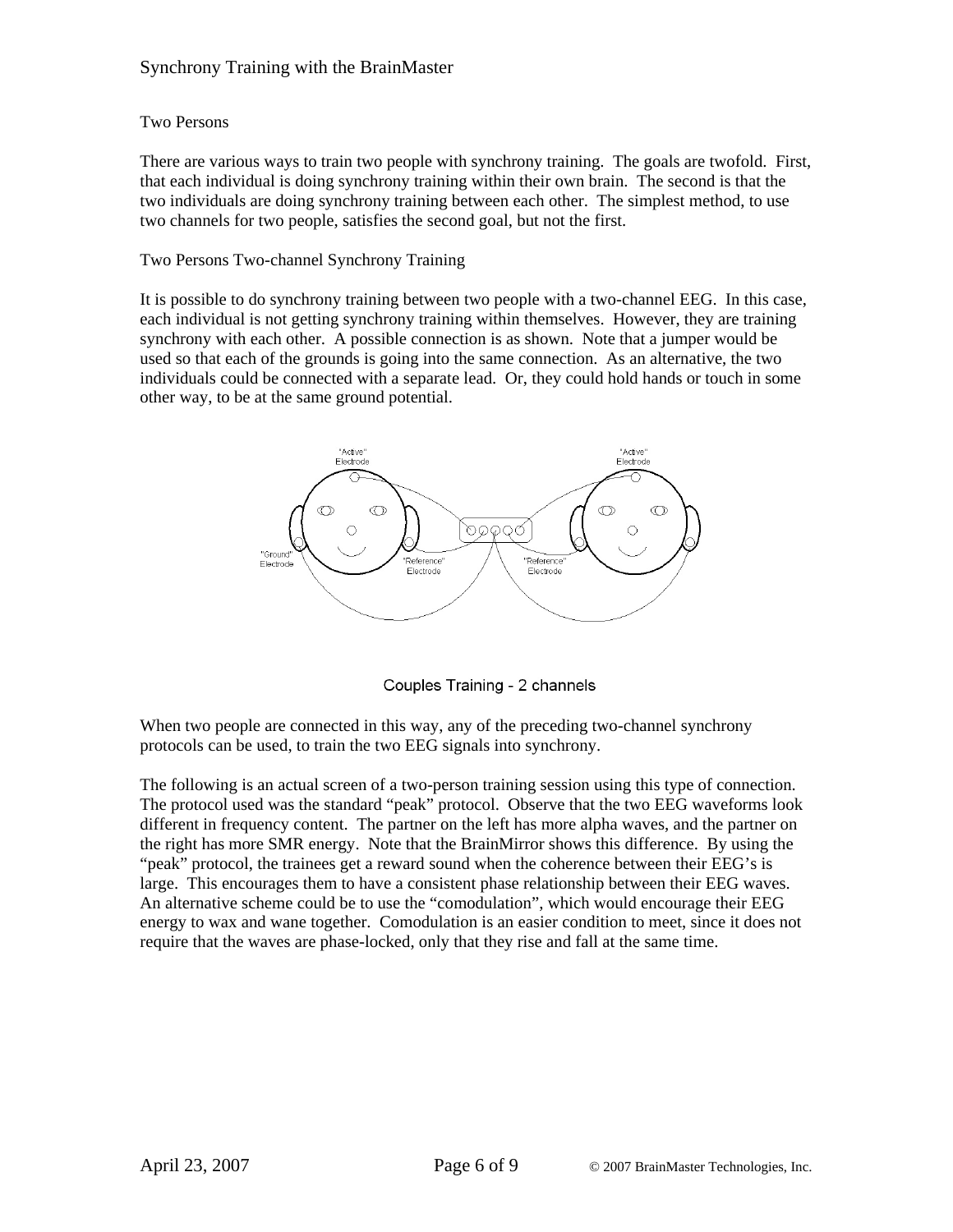

Example screen of two people doing synchrony training, with a total of 2 channels.

One person is using channel 1, and the other person is using channel 2. This trains them to synchronize their EEG waves to each other.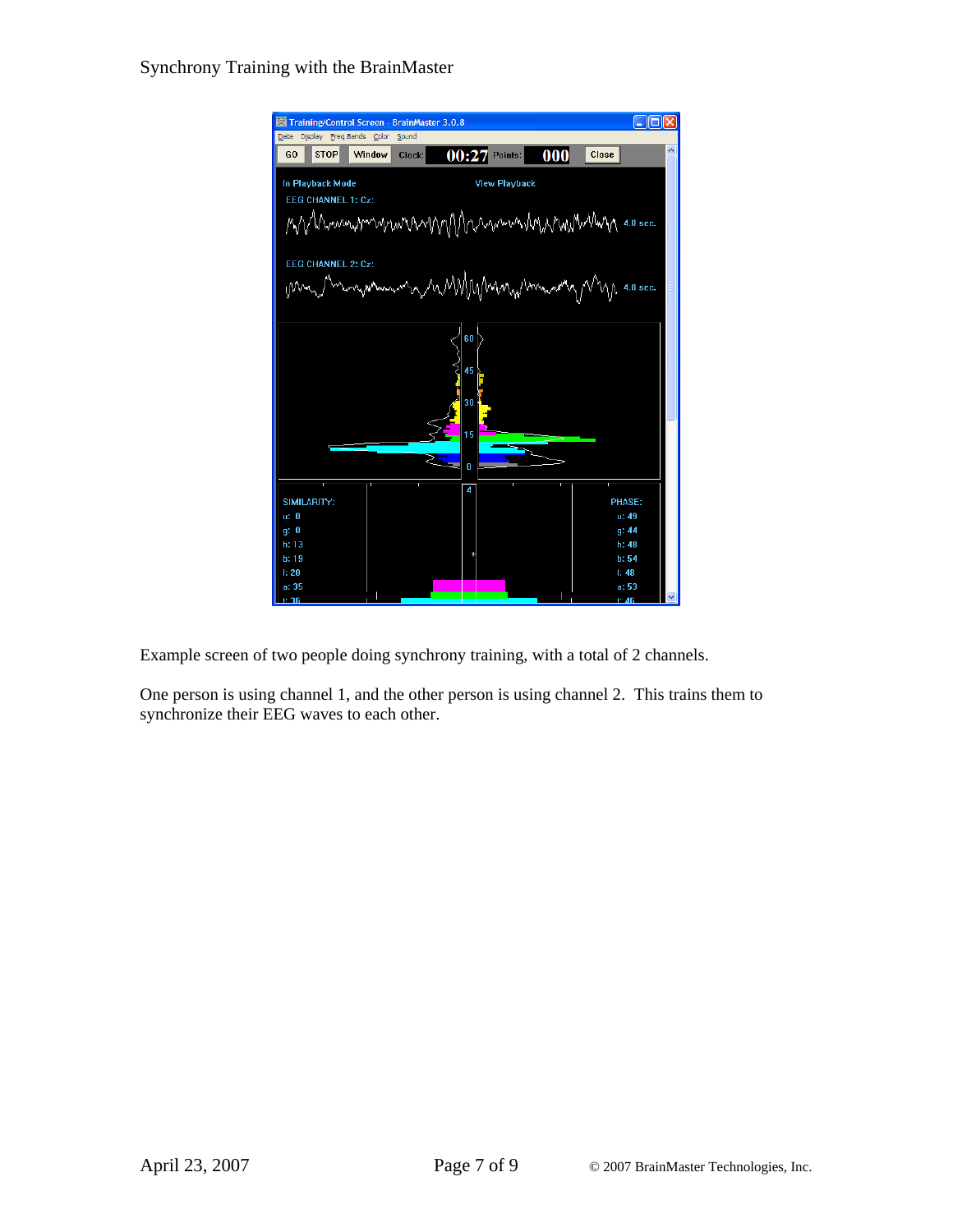Two Persons Four-channel Synchrony Training

It is also possible to train two people with synchrony training with 4 channels, in which each person is doing synchrony training within themselves, and also with each other. In this use, you could use either the "split" or the "combine" sum-channel mode. If you use "split", then you would uptrain the two sum channels (channels 1 and 3), and downtrain the two difference channels (channels 2 and 4). This emphasizes the individual synchrony, not the combined synchrony.

If you use the "combine" method, you would uptrain channel 1, and downtrain the other 3 channels. This would train the couple to maximize their synchrony together, and also to maximize their individual synchrony.



Couples Training - 4 channels

The 4-channel synchrony methods shown use the Atlantis 4+4 EEG device. Each pair of channels has its own input cable, providing 5 inputs, for a total of 10 inputs.

Note that in the connection shown, it is not necessary to provide a ground between the two people. This is because each of them is grounded to their own input connector. The two input connectors grounds are connected together internal to the Atlantis module.